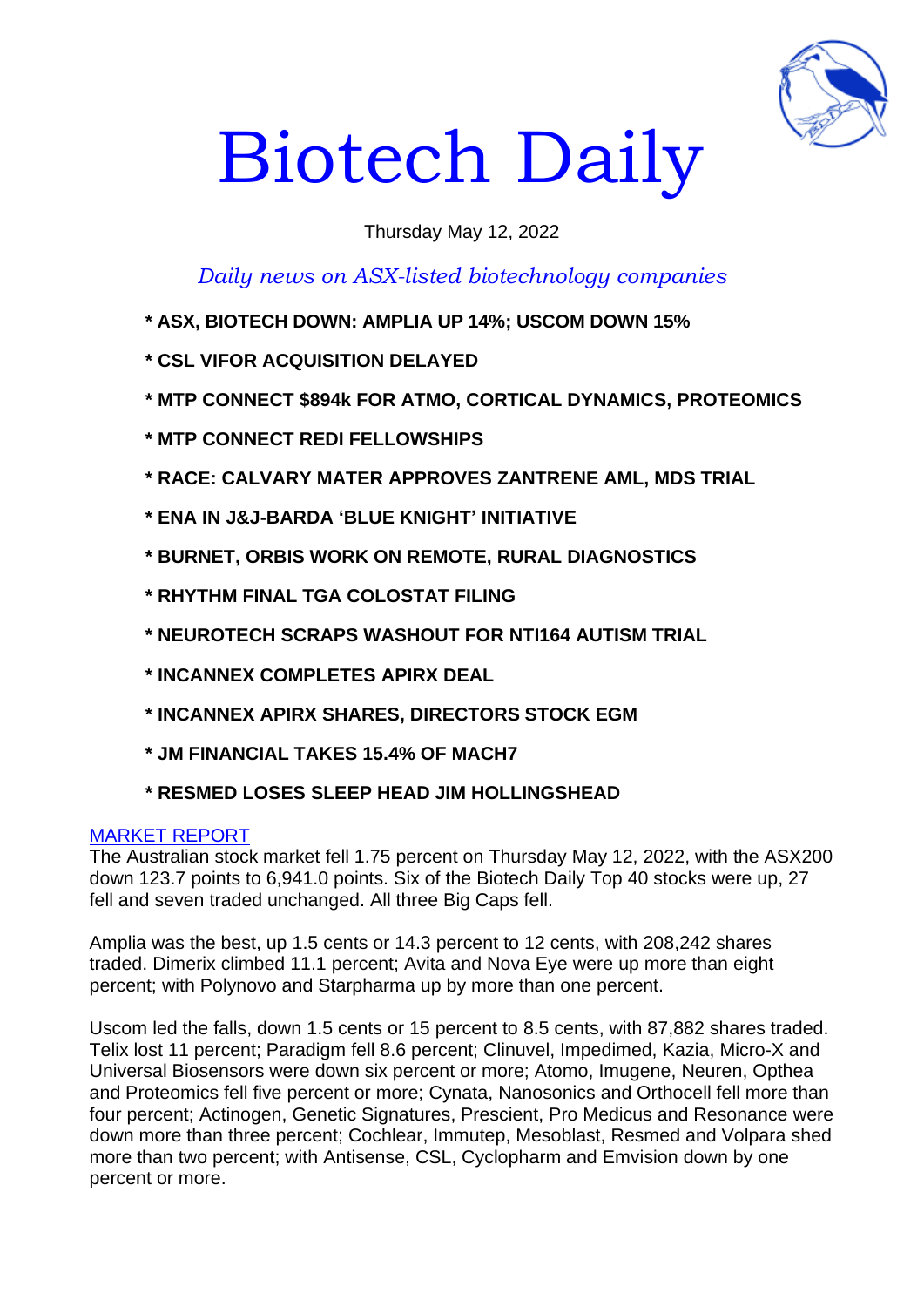**CSL** 

CSL says its acquisition of the St Galen, Switzerland-based Vifor Pharma AG, expected by June 2022 has been delayed and will "take a few more months".

Last year, CSL said it would acquire Vifor for \$US12.3 billion (\$A17.2 billion) for its renal disease and iron deficiency expertise (BD: Dec 16, 2021).

In March, CSL said it had received applications for 74 percent of Vifor shares at the close of the main period for the public tender offer, planned to waive the original 80 percent acceptance rate condition and to declare the offer successful" (BD: Mar 4, 2022).

Today, the company said it was "confident of completing its acquisition of Vifor Pharma" but provided no information about the delay.

CSL fell \$5.04 or 1.8 percent to \$271.18 with 859,116 shares traded.

# MTP CONNECT, PROTEOMICS INTERNATIONAL LABORATORIES

MTP Connect says it will provide \$893,826 to Atmo Biosciences, Cortical Dynamics and Proteomics International to support medical device development.

MTP Connect said that the funding was through the Federal Government Biomedtech Horizons.

The Federal-funded industry organization said that Melbourne's Atmo Biosciences Pty Ltd would receive \$343,310 for further development of the its gas capsule through clinical trials "for better diagnosis and treatment of gastrointestinal disorders"

MTP Connect said that the Swinburne University and Perth based Cortical Dynamics Ltd would receive \$137,000 for further development of its Brain anaethesia response monitor for brain data monitoring and feedback.

In 2011, Cortical Dynamics said it would raise up to \$4 million to list on the ASX to commercialize the monitor (BD: Jun 3, 2011).

In 2018, the BPH Energy 3.6 percent subsidiary said its monitor was being used in trials at an undisclosed Melbourne hospital (BD: Jan 21, 2018).

MTP Connect said that Proteomics would receive \$413,516 for its Promarkerd test for diabetic kidney disease.

Proteomics told the ASX that it would receive \$413,516 from the Federal Government to support domestic manufacturing of its Promarkerd diabetic kidney disease diagnostic. Proteomics said the funding was awarded by MTP Connect, through the Federal Government's \$45 million Biomedtech Horizons program, an initiative of the Medical Research Future Fund.

The company said the funds would establish local manufacturing supply chains, quality assurance procedures and support an application for Australian Therapeutic Goods Administration approval of Promarkerd.

Proteomics managing director Dr Richard Lipscombe said the grant would "help our activities towards obtaining Australian Therapeutic Goods Administration approval and registration of Promarkerd under the Medical Benefits Scheme".

MTP Connect chief executive officer Stuart Dignam said that the Biomedtech Horizons program was "all about supporting the development of the Australian medical device sector".

"Targeted funding provided through our [Biomedtech Horizons] program addresses gaps in early biomedical and medical technology product development and this round focused on the further development of pre-commercial prototypes entering human clinical trials," Mr Dignam said.

Proteomics fell six cents or 5.7 percent to 99 cents.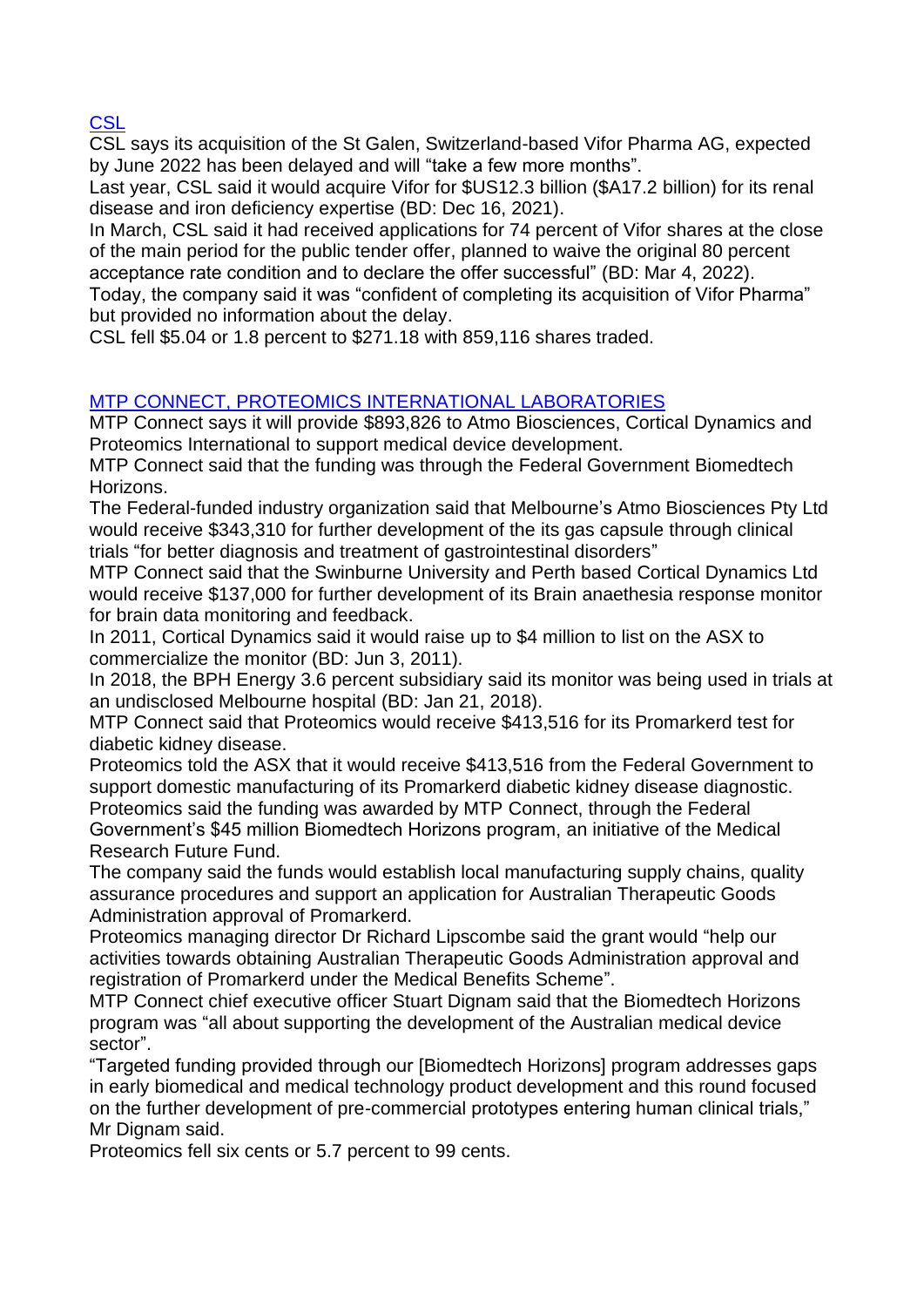## MTP CONNECT

MTP Connect says 18 researchers, clinicians and professionals have won placements under Researcher Exchange and Development within Industry (Redi) fellowship program. MTP Connect said that the 18 fellowships were from New South Wales, Queensland, South Australia, Victoria and Western Australia and would working for up to 20-months with small and medium companies in Australia and Europe.

The Federal-funded industry organization said that the Redi Fellowship program provided financial support to Australian and/or multi-national companies "to bring the best Australian talent in-house to work on priority research projects".

MTP Connect chief executive officer Stuart Dignam said that connecting researchers, clinicians and sector professionals with industry was "critical for the growth of Australia's medical products sector".

"It is excellent to see the Redi initiative going from strength to strength, ramping up Australia's [biotechnology] sector with new fellowships and programs to improve workforce skills and boost medical research commercialization and entrepreneurism in Australia," Mr Dignam said.

The complete list of 2022 Redi fellows is availalble at:

[https://www.mtpconnect.org.au/Story?Action=View&Story\\_id=474.](https://www.mtpconnect.org.au/Story?Action=View&Story_id=474)

## RACE ONCOLOGY

Race says it has approval for a 60-patient, phase Ib/II dose expansion trial of Zantrene, or bisantrene, for extra-medullary acute myeloid leukaemia and myelo-dysplastic syndrome. In April, Race said it had ethics approval and was seeking a site-specific 'research governance office' approval from the Calvary Mater Newcastle Hospital in New South Wales (BD: Apr 6, 2022).

Today, the company said the hospital's research governance office had approved its application to begin the trial, and a site meeting had been scheduled for May 31, 2022 to induct staff to the site and prepare for recruitment.

Race said the trial was expected to take up to 40 months, with full patient recruitment expected over the next 18 months.

Race fell seven cents or 3.5 percent to \$1.92.

## ENA RESPIRATORY

Ena says it is the first Australian company to be accepted into the Johnson & Johnson US Biomedical Advanced Research and Development Authority Blue Knight initiative. Ena said that the Blue Knight program would provide scientific and technological support and mentorship from BARDA and Johnson & Johnson Innovation's JLabs for the development of its INNA-051 antiviral nasal spray.

In March, Ena said it had dosed the first of a 123-person, phase IIa, randomized, doubleblind, placebo-controlled challenge trial of INNA-051 as a prophylaxis for influenza (BD: March 16, 2022).

Today, Ena chief executive officer Dr Christophe Demaison said the company looked forward to "working alongside BARDA, industry leaders and other innovative companies with the aim to address emerging health threats and better protect our global community against infectious diseases".

Ena is a private company.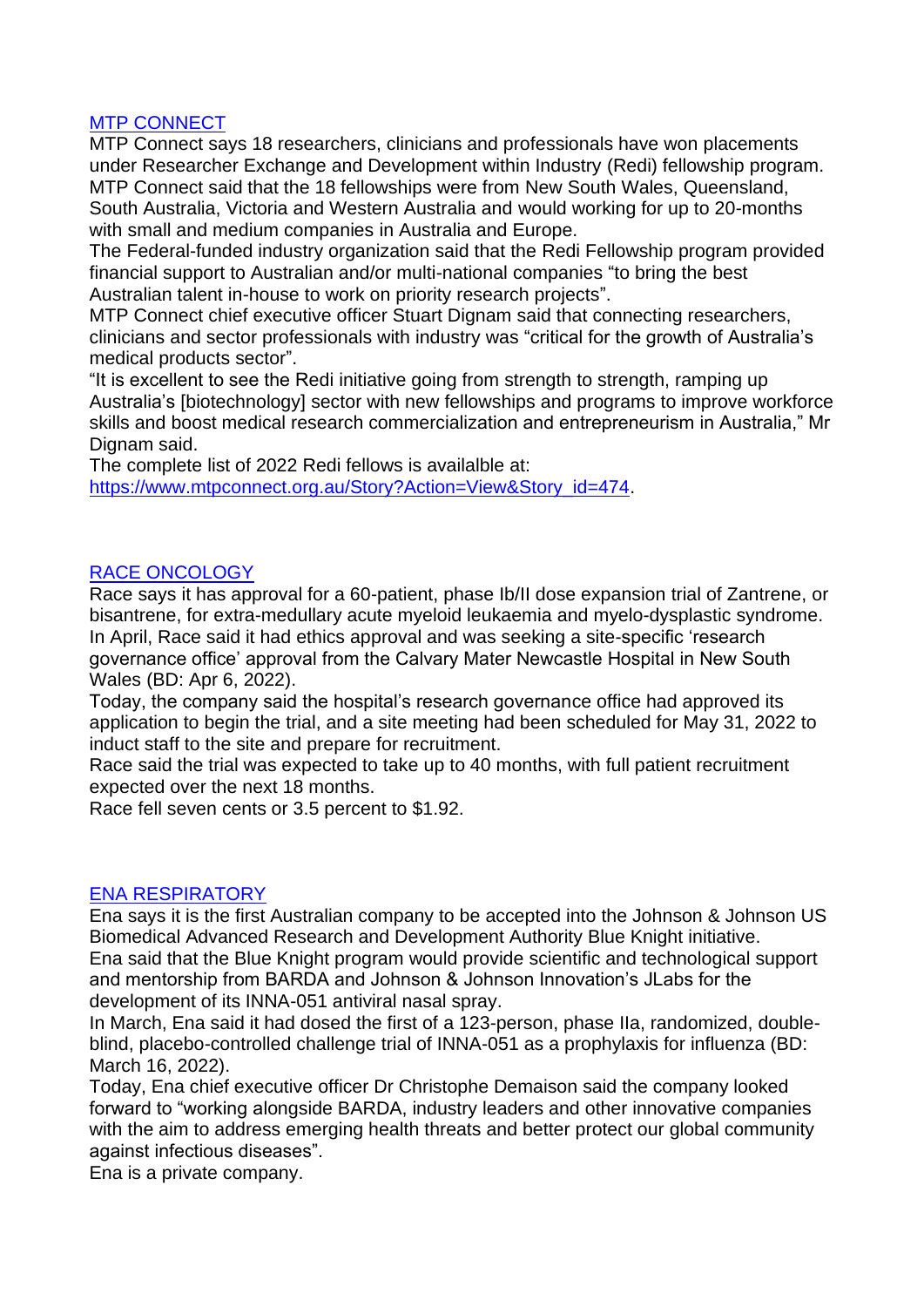## BURNET INSTITUTE

The Burnet Institute says it will work with the Auckland, New Zealand-based Orbis Diagnostics to develop and deliver diagnostics to remote and rural communities. The Burnet said the partnership would combine its research with Orbis' point-of-care

diagnostics to develop a suite of finger-prick blood tests for infectious disease and liver health.

Burnet diagnostics initiative director Jennifer Barnes said that "a key challenge to delivering health care in rural communities is access".

"Removing the waiting time for diagnostic test results will be a major step towards helping address this challenge," Ms Barnes said.

"Our focus has been on the development of lateral flow tests, but the partnership with Orbis Diagnostics will allow us to develop our biomarkers into multiple test formats and reach more communities in need," Ms Barnes said.

Orbis chief executive officer Damian Camp said his company's diagnostic technology platform was designed "to provide quick and accurate information about a person's health, at point-of-need".

"The partnership will involve developing a suite of diagnostic screening products," Mr Camp said.

"The type of tests offered will be based on high-need but could span analyzing a person's liver function right through to testing for sexually transmitted diseases," Mr Camp said.

"Through our Covid-19 immunity test, we've successfully demonstrated our technology has huge potential to run a number of diagnostic tests at the point of care," Mr Camp said. Mr Camp said the partnership intended to begin a pilot program in a remote location in the next 12 months.

"With comparable accuracy to the complex tests available in medical labs, each Orbis device is capable of testing up to eight people at a time and reporting results within 15 minutes from a finger-prick sample, making it a robust, cost-effective, scalable, and practical solution to support delivery of rural health services," Mr Camp said.

## RHYTHM BIOSCIENCES

Rhythm says it has submitted the final Australian Therapeutic Goods Administration filing for its Colostat blood test for colorectal cancer screening.

Last year, Rhythm said the TGA had accepted its manufacturer's evidence documentation, with the next step filing for an Australian Register of Therapeutic Goods (ARTG) listing (BD: Sep 14, 2021).

Today, Rhythm said the completed filing was "a significant regulatory milestone".

The company said approval of the filing would allow the commercial sale of Colostat for clinical use in Australia.

Rhythm said it expected an answer from the TGA within three to six months.

The company said that in the meantime, it was focused on executing a number of key technical, administrative and logistical activities that would support market entry, both domestically and internationally, in late 2022.

Rhythm managing-director Glenn Gilbert said the company targeted Colostat revenues in late 2022.

"We are very close to being in a unique position to transform and revolutionize the colorectal diagnostics market with our lifesaving cancer detection technology," Mr gilbert said.

Rhythm fell one cent or 0.8 percent to \$1.20.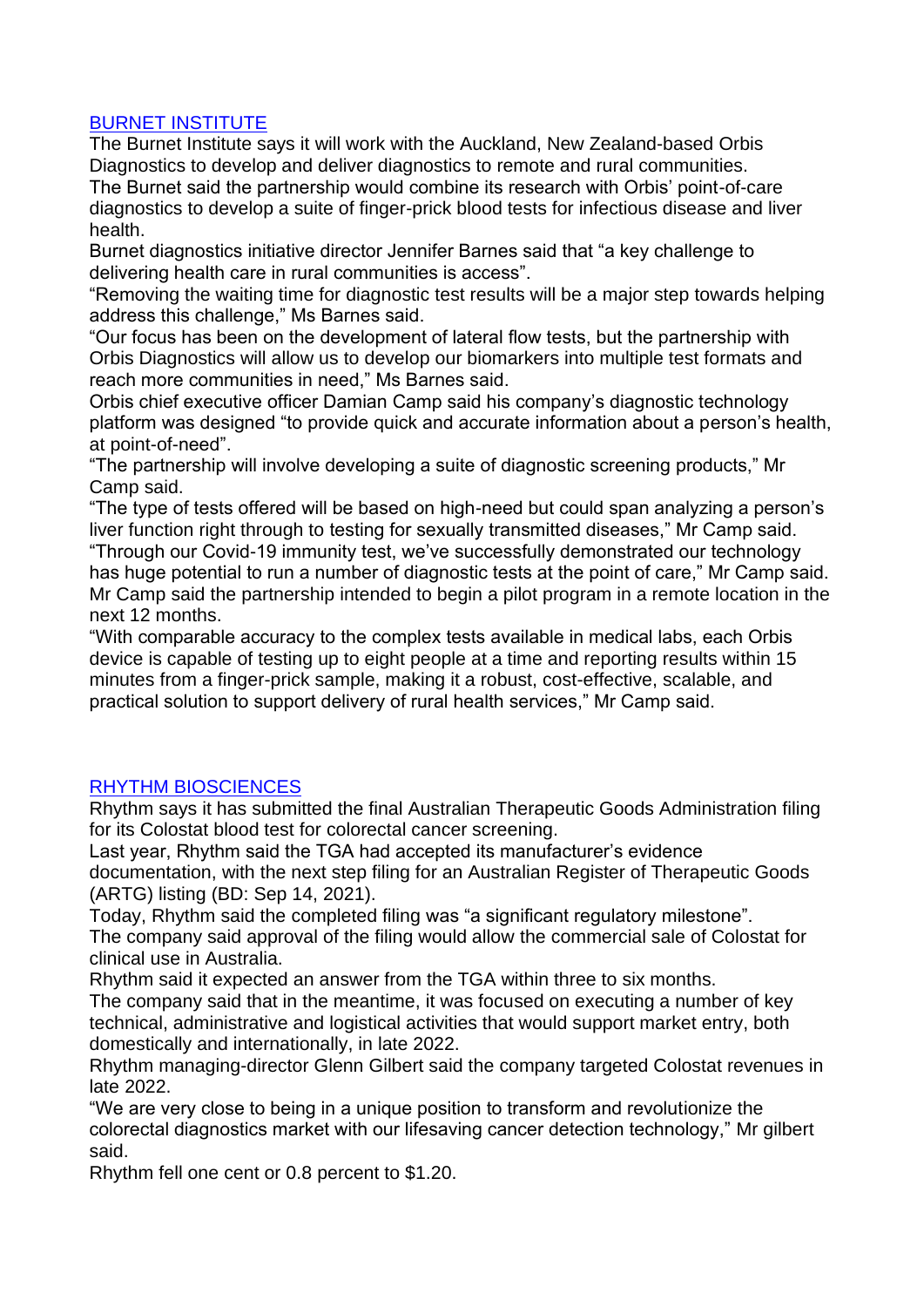## NEUROTECH INTERNATIONAL

Neurotech says it has modified its phase I/II study of NTI164 for autism to accommodate requests for ongoing patient treatment at Melbourne's Monash Children's Hospital. Last year, Neurotech said it had begun a 20-subject, phase I/II study of NTI-Dolce medical marijuana for children aged five to 17 years old with autism spectrum disorder, and that the trial included a four-week washout (BD: May 5, 2021).

Today, the company said that following a "significant number of requests" from patients' parents and caregivers, the study design had been modified to allow ongoing treatment of patients with NTI164.

Neurotech said it expected efficacy results in June, and a phase II/III trial was scheduled to begin by October 2022.

Neurotech was up 0.1 cents or two percent to 5.1 cents.

## INCANNEX HEALTHCARE

Incannex says it has a share sale and purchase agreement with the Scottsboro, Alabamabased medical marijuana company Apirx Pharmaceuticals.

In March, Incannex said it intended to acquire Apirx for \$US93.3 million (\$A124.6 million) in scrip (BD: Mar 24, 2022).

Today, the company said Apirx shareholders would be issued 218,169,506 shares at 57.3 cents a share, the price agreed at the signing of the binding terms sheet in March. Incannex said completion of the proposed acquisition was subject to shareholder approval.

The company said Apirx shareholders had entered a 12-month voluntary escrow deed restricting the disposal of any interest in the shares from completion.

Incannex managing-director Mr Joel Latham said the acquisition "presents us with clear long and short-term opportunities for significant value growth".

"Several drug candidates have shortened regulatory pathways to break into areas of patient need representing very large global markets," Mr Latham said.

"These candidates are our initial development priority," Mr Latham said.

"Incannex's strong cash position allows us to pursue these near-term product opportunities at the same time as moving at pace to develop the Incannex combination drug candidates," Mr Latham said. "Once the acquisition of Apirx has been finalized, Incannex will have many diverse projects under development.".

Incannex was up 3.5 cents or 9.6 percent to 40 cents with 9.7 million shares traded.

## INCANNEX HEALTHCARE

Incannex says its extraordinary general meeting will vote to issue 218,169,506 shares to Apirx shareholders and 16.8 million shares and options to its managing-director and chair. Incannex said shareholders would vote to issue \$124.6 million in scrip to acquire Apirx, as well as 5,600,000 shares and 5,600,000 options to managing-director Joel Latham as part of his 2022 and 2023 remuneration packages, vesting in three equal tranches with the options exercisable at 26 cents, 31 cents, 35 cents respectively within three years.

The company said investors would vote to issue 2,800,000 shares and 2,800,000 options to chair Troy Valentine, vesting and exercisable under the same conditions.

Incannex said shareholders would vote on the election of director George Anastassov, and the approval of the company's performance rights plan.

The meeting will be held virtually on June 9, 2022 at 11am (AEST), and be available at [www.investor.automic.com.au.](http://www.investor.automic.com.au/)